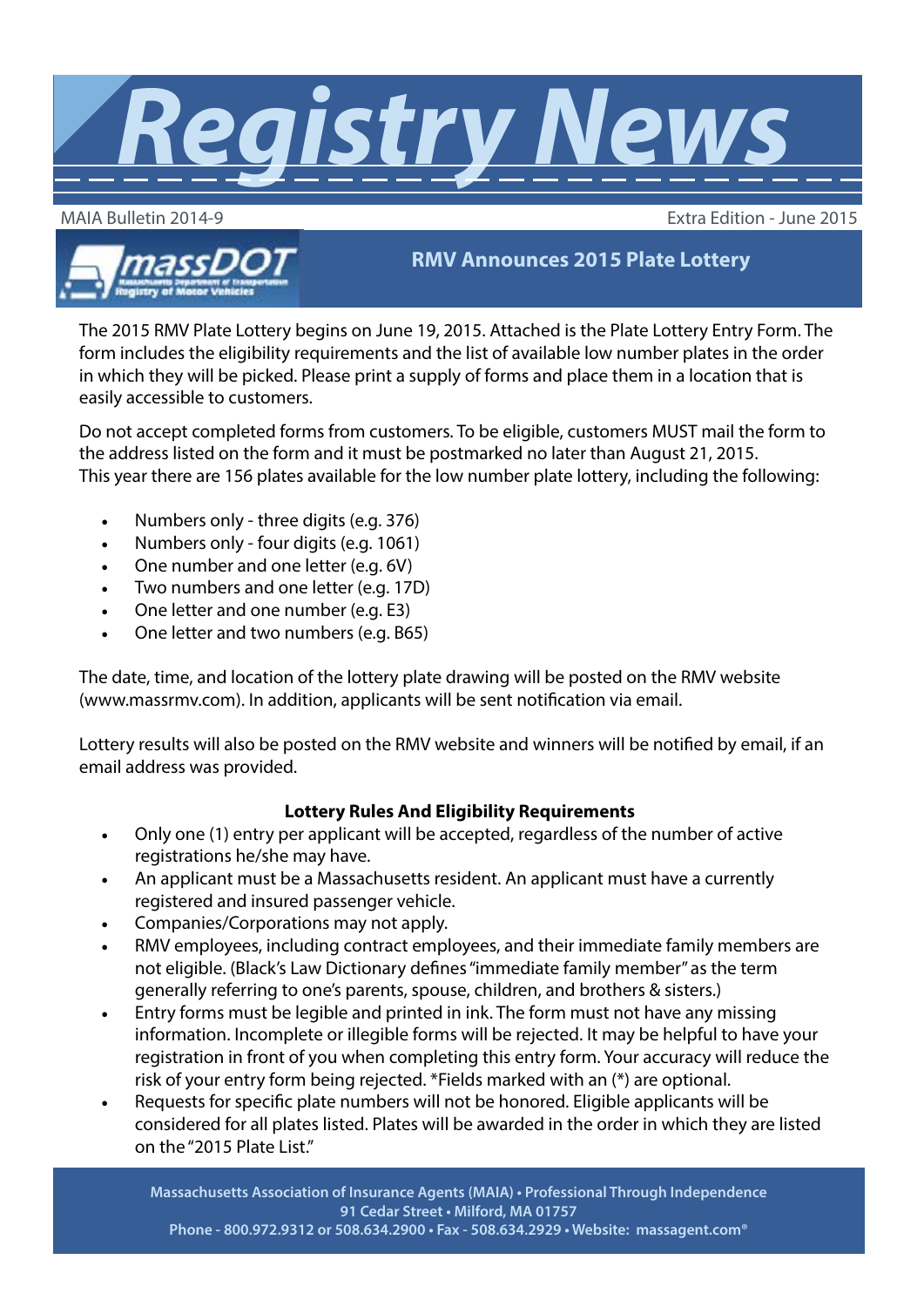- An applicant's registration and license cannot be in a non-renewal, suspended, or revoked status at the time of entry, the time of the drawing, or the time of the plate swap. As such, an applicant must not have any outstanding excise taxes, parking tickets, child support, warrants, or unpaid E-ZPass/Fastlane violations.
- Entry forms must be mailed and postmarked no later than August 21, 2015. Hand-delivered entry forms will not be accepted.
- By law, lottery winners must be announced by September 15, 2015. Please visit our website [\(www.massrmv.com](http://www.massrmv.com)) later in the summer for the official drawing date.
- Lottery results will be available on the RMV website: [www.massrmv.com](http://www.massrmv.com)
- All winners will be notified by the RMV in writing with instructions on how to transfer their current registration to their new lottery plate. Winners will have until December 31, 2015 to swap their plates by phone or at the Special Plate Section at RMV Headquarters. Unclaimed plates will be forfeited after December 31st. Plates will be registered to the winning applicant only.

\*\*\*\*\*\*\*\*

All plates remain the property of the RMV even after registration.

As always, please feel free to contact Donna McKenna or Kathy Cormier by phone at 800.972.9312 or 508.634.2900 or by email at **[dmckenna@massagent.com](mailto:dmckenna@massagent.com)** or **[kcormier@massagent.com](mailto:kcormier@massagent.com)**.

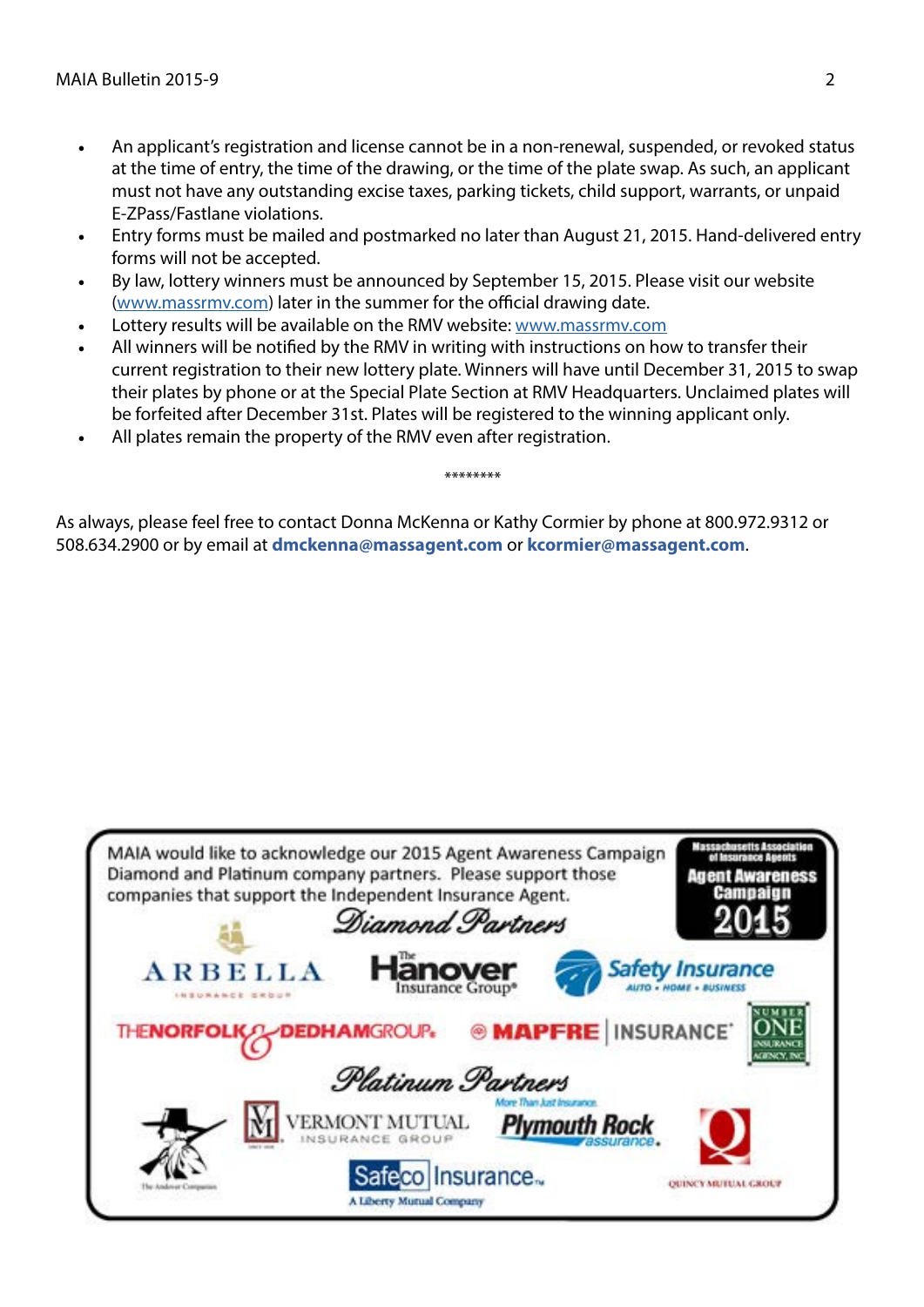

## **The 2015 MassDOT Registry of Motor Vehicles Division PLATE LOTTERY ENTRY FORM**

| Registry of Motor Vehicles • Attn: Lottery Plates • P.O. Box 55889 • Boston, MA • 02205-5889                                                                                                                                                                                                                                                                                                                                                                                                                                                                                                                                                                                                                                                                                                                                                                                                                                                                                                                                                                                                                                                                                                                                                                                                                                                                                                                                                                                                                                                                                                                                                                                                                                                                                                                                                                                                                                                                                                                                                                                                                                                                                                                                                                                                                                                                                                                                                                                                                                                                                                                                                                                                                         | <b>Completed Entry Forms Must Be Mailed To:</b><br>(Hand-delivered entry forms will not be accepted) |                                                   |        |  |  |  |  |  |
|----------------------------------------------------------------------------------------------------------------------------------------------------------------------------------------------------------------------------------------------------------------------------------------------------------------------------------------------------------------------------------------------------------------------------------------------------------------------------------------------------------------------------------------------------------------------------------------------------------------------------------------------------------------------------------------------------------------------------------------------------------------------------------------------------------------------------------------------------------------------------------------------------------------------------------------------------------------------------------------------------------------------------------------------------------------------------------------------------------------------------------------------------------------------------------------------------------------------------------------------------------------------------------------------------------------------------------------------------------------------------------------------------------------------------------------------------------------------------------------------------------------------------------------------------------------------------------------------------------------------------------------------------------------------------------------------------------------------------------------------------------------------------------------------------------------------------------------------------------------------------------------------------------------------------------------------------------------------------------------------------------------------------------------------------------------------------------------------------------------------------------------------------------------------------------------------------------------------------------------------------------------------------------------------------------------------------------------------------------------------------------------------------------------------------------------------------------------------------------------------------------------------------------------------------------------------------------------------------------------------------------------------------------------------------------------------------------------------|------------------------------------------------------------------------------------------------------|---------------------------------------------------|--------|--|--|--|--|--|
| Massachusetts Driver's License Number: Washington and Charles and Charles and Charles and Charles and Charles and Charles and Charles and Charles and Charles and Charles and Charles and Charles and Charles and Charles and                                                                                                                                                                                                                                                                                                                                                                                                                                                                                                                                                                                                                                                                                                                                                                                                                                                                                                                                                                                                                                                                                                                                                                                                                                                                                                                                                                                                                                                                                                                                                                                                                                                                                                                                                                                                                                                                                                                                                                                                                                                                                                                                                                                                                                                                                                                                                                                                                                                                                        |                                                                                                      |                                                   |        |  |  |  |  |  |
|                                                                                                                                                                                                                                                                                                                                                                                                                                                                                                                                                                                                                                                                                                                                                                                                                                                                                                                                                                                                                                                                                                                                                                                                                                                                                                                                                                                                                                                                                                                                                                                                                                                                                                                                                                                                                                                                                                                                                                                                                                                                                                                                                                                                                                                                                                                                                                                                                                                                                                                                                                                                                                                                                                                      |                                                                                                      |                                                   |        |  |  |  |  |  |
| Name of Applicant: __________<br>Last                                                                                                                                                                                                                                                                                                                                                                                                                                                                                                                                                                                                                                                                                                                                                                                                                                                                                                                                                                                                                                                                                                                                                                                                                                                                                                                                                                                                                                                                                                                                                                                                                                                                                                                                                                                                                                                                                                                                                                                                                                                                                                                                                                                                                                                                                                                                                                                                                                                                                                                                                                                                                                                                                | First                                                                                                |                                                   | Middle |  |  |  |  |  |
| Address: Street Apt# City: City: MA Zip: MA Zip:                                                                                                                                                                                                                                                                                                                                                                                                                                                                                                                                                                                                                                                                                                                                                                                                                                                                                                                                                                                                                                                                                                                                                                                                                                                                                                                                                                                                                                                                                                                                                                                                                                                                                                                                                                                                                                                                                                                                                                                                                                                                                                                                                                                                                                                                                                                                                                                                                                                                                                                                                                                                                                                                     |                                                                                                      |                                                   |        |  |  |  |  |  |
| Check here if new address: $\Box$ Yes, please update                                                                                                                                                                                                                                                                                                                                                                                                                                                                                                                                                                                                                                                                                                                                                                                                                                                                                                                                                                                                                                                                                                                                                                                                                                                                                                                                                                                                                                                                                                                                                                                                                                                                                                                                                                                                                                                                                                                                                                                                                                                                                                                                                                                                                                                                                                                                                                                                                                                                                                                                                                                                                                                                 |                                                                                                      |                                                   |        |  |  |  |  |  |
|                                                                                                                                                                                                                                                                                                                                                                                                                                                                                                                                                                                                                                                                                                                                                                                                                                                                                                                                                                                                                                                                                                                                                                                                                                                                                                                                                                                                                                                                                                                                                                                                                                                                                                                                                                                                                                                                                                                                                                                                                                                                                                                                                                                                                                                                                                                                                                                                                                                                                                                                                                                                                                                                                                                      |                                                                                                      |                                                   |        |  |  |  |  |  |
| Current Massachusetts Passenger Plate Number & Plate Type As It Appears On Your                                                                                                                                                                                                                                                                                                                                                                                                                                                                                                                                                                                                                                                                                                                                                                                                                                                                                                                                                                                                                                                                                                                                                                                                                                                                                                                                                                                                                                                                                                                                                                                                                                                                                                                                                                                                                                                                                                                                                                                                                                                                                                                                                                                                                                                                                                                                                                                                                                                                                                                                                                                                                                      |                                                                                                      |                                                   |        |  |  |  |  |  |
| Registration Certificate: 1990 [2010] (Limited to: PAN, PAS, PAR, PAV, PAY)                                                                                                                                                                                                                                                                                                                                                                                                                                                                                                                                                                                                                                                                                                                                                                                                                                                                                                                                                                                                                                                                                                                                                                                                                                                                                                                                                                                                                                                                                                                                                                                                                                                                                                                                                                                                                                                                                                                                                                                                                                                                                                                                                                                                                                                                                                                                                                                                                                                                                                                                                                                                                                          |                                                                                                      |                                                   |        |  |  |  |  |  |
| Leased Vehicle: □ Yes □ No If yes, name of leasing company: ____________________                                                                                                                                                                                                                                                                                                                                                                                                                                                                                                                                                                                                                                                                                                                                                                                                                                                                                                                                                                                                                                                                                                                                                                                                                                                                                                                                                                                                                                                                                                                                                                                                                                                                                                                                                                                                                                                                                                                                                                                                                                                                                                                                                                                                                                                                                                                                                                                                                                                                                                                                                                                                                                     |                                                                                                      |                                                   |        |  |  |  |  |  |
|                                                                                                                                                                                                                                                                                                                                                                                                                                                                                                                                                                                                                                                                                                                                                                                                                                                                                                                                                                                                                                                                                                                                                                                                                                                                                                                                                                                                                                                                                                                                                                                                                                                                                                                                                                                                                                                                                                                                                                                                                                                                                                                                                                                                                                                                                                                                                                                                                                                                                                                                                                                                                                                                                                                      |                                                                                                      | <b>Lottery Rules and Eligibility Requirements</b> |        |  |  |  |  |  |
| Only one (1) entry per applicant will be accepted, regardless of the number of active registrations he/she may have.<br>$\bullet$<br>An applicant must be a Massachusetts resident. An applicant must have a currently registered and insured passenger vehicle.<br>$\bullet$<br>Companies/Corporations may not apply.<br>$\bullet$<br>MassDOT (Registry of Motor Vehicles, Highway, Mass Transit, and Aeronautics) employees, including contract employees, and their immediate<br>$\bullet$<br>family members are not eligible. (Black's Law Dictionary defines "immediate family member" as the term generally referring to one's parents, spouse,<br>children, and brothers & sisters.).<br>Entry forms must be legible and printed in ink. The form must not have any missing information. Incomplete or illegible forms will be rejected. It may<br>$\bullet$<br>be helpful to have your registration in front of you when completing this entry form. Your accuracy will reduce the risk of your entry form being<br>rejected. *Fields marked with an (*) are optional. We encourage you to complete these fields in the event we need to contact you.<br>Requests for specific plate numbers will not be honored. Eligible applicants will be considered for all plates listed. Plates will be awarded in the<br>$\bullet$<br>order in which they are listed on the "2015 Plate List."<br>An applicant's registration and license cannot be in a non-renewal, suspended, or revoked status at the time of entry, the time of the drawing, or the<br>$\bullet$<br>time of the plate swap. As such, an applicant must not have any outstanding excise taxes, parking tickets, child support, warrants, or unpaid E-ZPass/<br>Fast Lane violations.<br>Entry forms must be mailed and postmarked no later than August 21, 2015. Hand-delivered entry forms will not be accepted.<br>$\bullet$<br>By law, lottery winners must be announced by September 15, 2015. Lottery results will be available on the RMV website: www.massrmv.com<br>$\bullet$<br>All winners will be notified by the RMV in writing with instructions on how to transfer their current registration to their new lottery plate. Winners will<br>have until December 31, 2015 to swap their plates by phone or at the Special Plate Section at RMV Headquarters. Unclaimed plates will be forfeited<br>after December 31st. Plates will be registered to the winning applicant only.<br>All plates remain the property of the RMV even after registration.<br>$\bullet$<br>I certify that I am a resident of Massachusetts and the holder of the passenger vehicle registration identified above. I further certify that this is the only |                                                                                                      |                                                   |        |  |  |  |  |  |
| Lottery Plate Application I have filed for this drawing and I understand that I will be disqualified from participating in the drawing or, if I win a Lottery Plate,<br>the Registrar may deny the awarding of the Lottery Plate or revoke the registration if it is determined that I was not qualified at the time of the drawing. In<br>the event that I win a Lottery Plate, I hereby authorize the RMV to publish my name, town of residence, and the winning Lottery Plate number.                                                                                                                                                                                                                                                                                                                                                                                                                                                                                                                                                                                                                                                                                                                                                                                                                                                                                                                                                                                                                                                                                                                                                                                                                                                                                                                                                                                                                                                                                                                                                                                                                                                                                                                                                                                                                                                                                                                                                                                                                                                                                                                                                                                                                             |                                                                                                      |                                                   |        |  |  |  |  |  |
| Signature:                                                                                                                                                                                                                                                                                                                                                                                                                                                                                                                                                                                                                                                                                                                                                                                                                                                                                                                                                                                                                                                                                                                                                                                                                                                                                                                                                                                                                                                                                                                                                                                                                                                                                                                                                                                                                                                                                                                                                                                                                                                                                                                                                                                                                                                                                                                                                                                                                                                                                                                                                                                                                                                                                                           | <u> 1989 - Johann Barn, mars and de Brasilian (b. 1989)</u>                                          |                                                   |        |  |  |  |  |  |
| Notifications will be sent VIA EMAIL for date, time, and location of                                                                                                                                                                                                                                                                                                                                                                                                                                                                                                                                                                                                                                                                                                                                                                                                                                                                                                                                                                                                                                                                                                                                                                                                                                                                                                                                                                                                                                                                                                                                                                                                                                                                                                                                                                                                                                                                                                                                                                                                                                                                                                                                                                                                                                                                                                                                                                                                                                                                                                                                                                                                                                                 |                                                                                                      |                                                   |        |  |  |  |  |  |
| 2015 Plate Lottery Drawing.                                                                                                                                                                                                                                                                                                                                                                                                                                                                                                                                                                                                                                                                                                                                                                                                                                                                                                                                                                                                                                                                                                                                                                                                                                                                                                                                                                                                                                                                                                                                                                                                                                                                                                                                                                                                                                                                                                                                                                                                                                                                                                                                                                                                                                                                                                                                                                                                                                                                                                                                                                                                                                                                                          |                                                                                                      |                                                   |        |  |  |  |  |  |

\*Winners will also be notified by email if an address is provided.